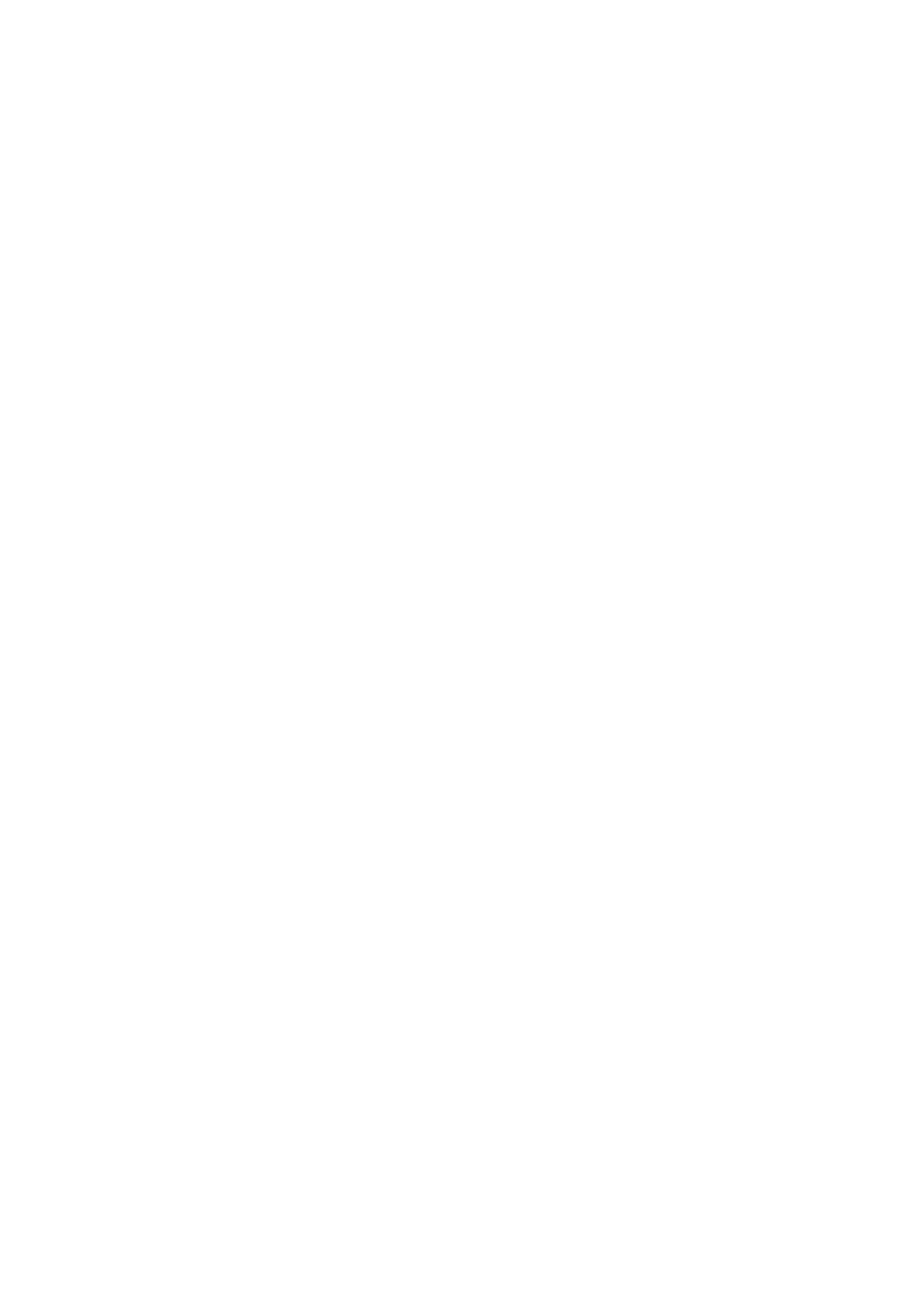# **UNITED STATES SECURITIES AND EXCHANGE COMMISSION**

**Washington, D.C. 20549**

# **SCHEDULE 13G**

**Under the Securities Exchange Act of 1934 (Amendment No. )\***

# PASW, Inc.

(Name of Issuer)

Common Stock, \$0.00001 par value (Title of Class of Securities)

693153108

(CUSIP Number)

July 5, 2007

(Date of Event Which Requires Filing of this Statement)

Check the appropriate box to designate the rule pursuant to which this Schedule is filed:

o Rule 13d-1(b)

 $\boxtimes$  Rule 13d-1(c)

o Rule 13d-1(d)

\* The remainder of this cover page shall be filled out for a reporting person's initial filing on this form with respect to the subject class of securities, and for any subsequent amendment containing information which would alter the disclosures provided in a prior cover page.

The information required in the remainder of this cover page shall not be deemed to be "filed" for the purpose of Section 18 of the Securities Exchange Act of 1934 ("Act") or otherwise subject to the liabilities of that section of the Act but shall be subject to all other provisions of the Act (however, see the Notes).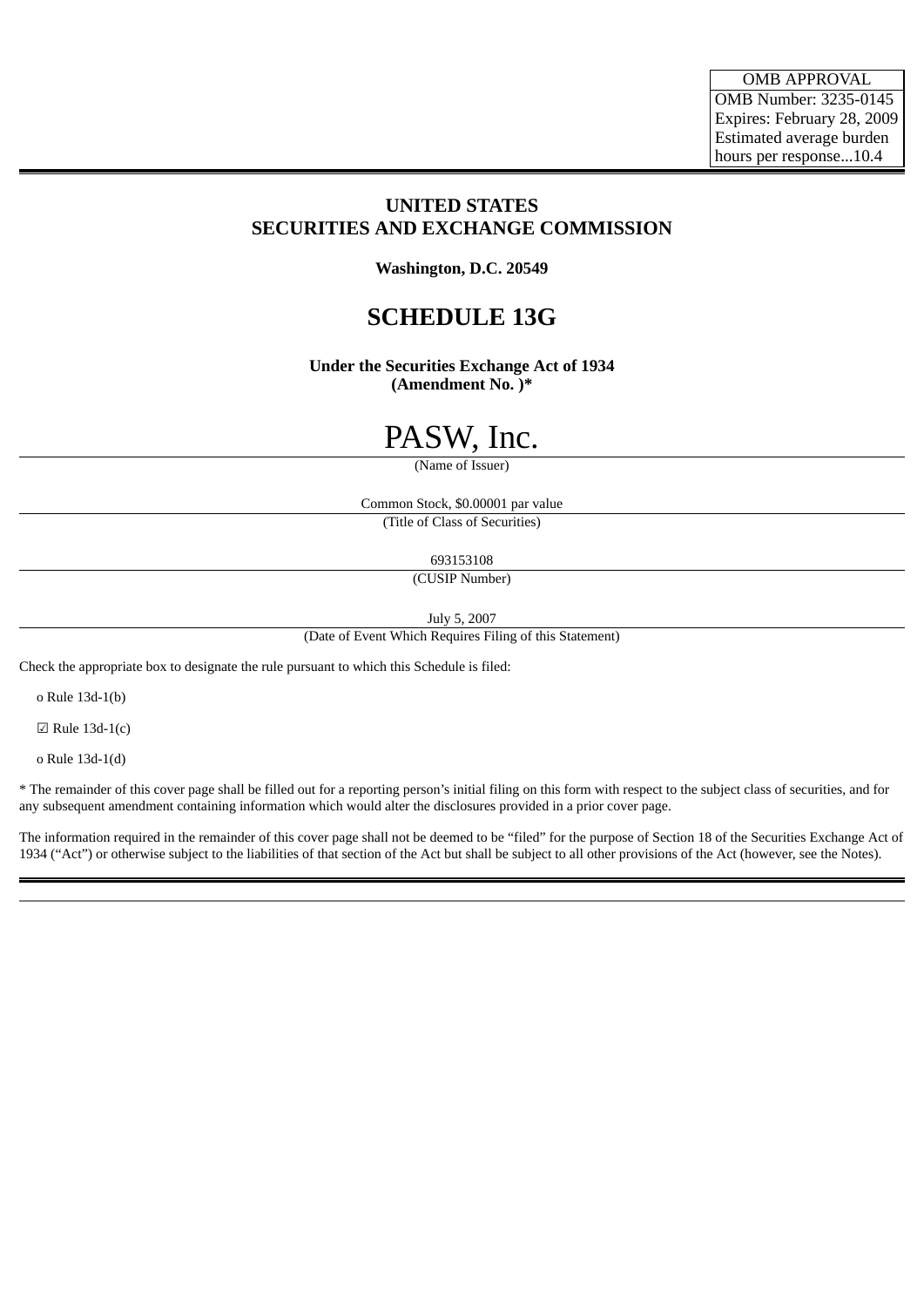| 3108 | <b>TN</b><br>Page<br>ີ |  | of |  |
|------|------------------------|--|----|--|
|      |                        |  |    |  |

|                                                    | <b>NAMES OF REPORTING PERSONS:</b>                                                                                                          |   |                                                               |  |  |
|----------------------------------------------------|---------------------------------------------------------------------------------------------------------------------------------------------|---|---------------------------------------------------------------|--|--|
| $\mathbf{1}$                                       | <b>Blue Screen LLC</b>                                                                                                                      |   |                                                               |  |  |
|                                                    | I.R.S. IDENTIFICATION NOS. OF ABOVE PERSONS (ENTITIES ONLY):                                                                                |   |                                                               |  |  |
|                                                    | CHECK THE APPROPRIATE BOX IF A MEMBER OF A GROUP (SEE INSTRUCTIONS):                                                                        |   |                                                               |  |  |
| $\overline{2}$                                     | $(a)$ o<br>$(b)$ o                                                                                                                          |   |                                                               |  |  |
| 3                                                  | <b>SEC USE ONLY:</b>                                                                                                                        |   |                                                               |  |  |
|                                                    | CITIZENSHIP OR PLACE OF ORGANIZATION:<br>$\boldsymbol{4}$<br>Delaware                                                                       |   |                                                               |  |  |
|                                                    |                                                                                                                                             |   |                                                               |  |  |
|                                                    |                                                                                                                                             | 5 | <b>SOLE VOTING POWER:</b>                                     |  |  |
|                                                    | <b>NUMBER OF</b>                                                                                                                            |   | $\mathbf{0}$                                                  |  |  |
| <b>SHARES</b>                                      |                                                                                                                                             |   | <b>SHARED VOTING POWER:</b>                                   |  |  |
|                                                    | <b>BENEFICIALLY</b><br><b>OWNED BY</b>                                                                                                      | 6 | 4,981,915                                                     |  |  |
| EACH<br><b>REPORTING</b><br><b>PERSON</b><br>WITH: |                                                                                                                                             | 7 | SOLE DISPOSITIVE POWER:                                       |  |  |
|                                                    |                                                                                                                                             |   | $\Omega$                                                      |  |  |
|                                                    |                                                                                                                                             | 8 | SHARED DISPOSITIVE POWER:                                     |  |  |
|                                                    |                                                                                                                                             |   | 4,981,915                                                     |  |  |
| 9                                                  |                                                                                                                                             |   | AGGREGATE AMOUNT BENEFICIALLY OWNED BY EACH REPORTING PERSON: |  |  |
|                                                    | 4,981,915                                                                                                                                   |   |                                                               |  |  |
| 10                                                 | CHECK IF THE AGGREGATE AMOUNT IN ROW (9) EXCLUDES CERTAIN SHARES (SEE INSTRUCTIONS):                                                        |   |                                                               |  |  |
|                                                    | $\mathbf 0$                                                                                                                                 |   |                                                               |  |  |
| 11                                                 | PERCENT OF CLASS REPRESENTED BY AMOUNT IN ROW (9):                                                                                          |   |                                                               |  |  |
|                                                    | 5.33% (Based upon 93,479,048 shares of Common Stock issued and outstanding as of July 5, 2007. See PASW Form 8-K dated July 5, 2007, p.45.) |   |                                                               |  |  |
| 12                                                 | TYPE OF REPORTING PERSON (SEE INSTRUCTIONS):                                                                                                |   |                                                               |  |  |
|                                                    | 00                                                                                                                                          |   |                                                               |  |  |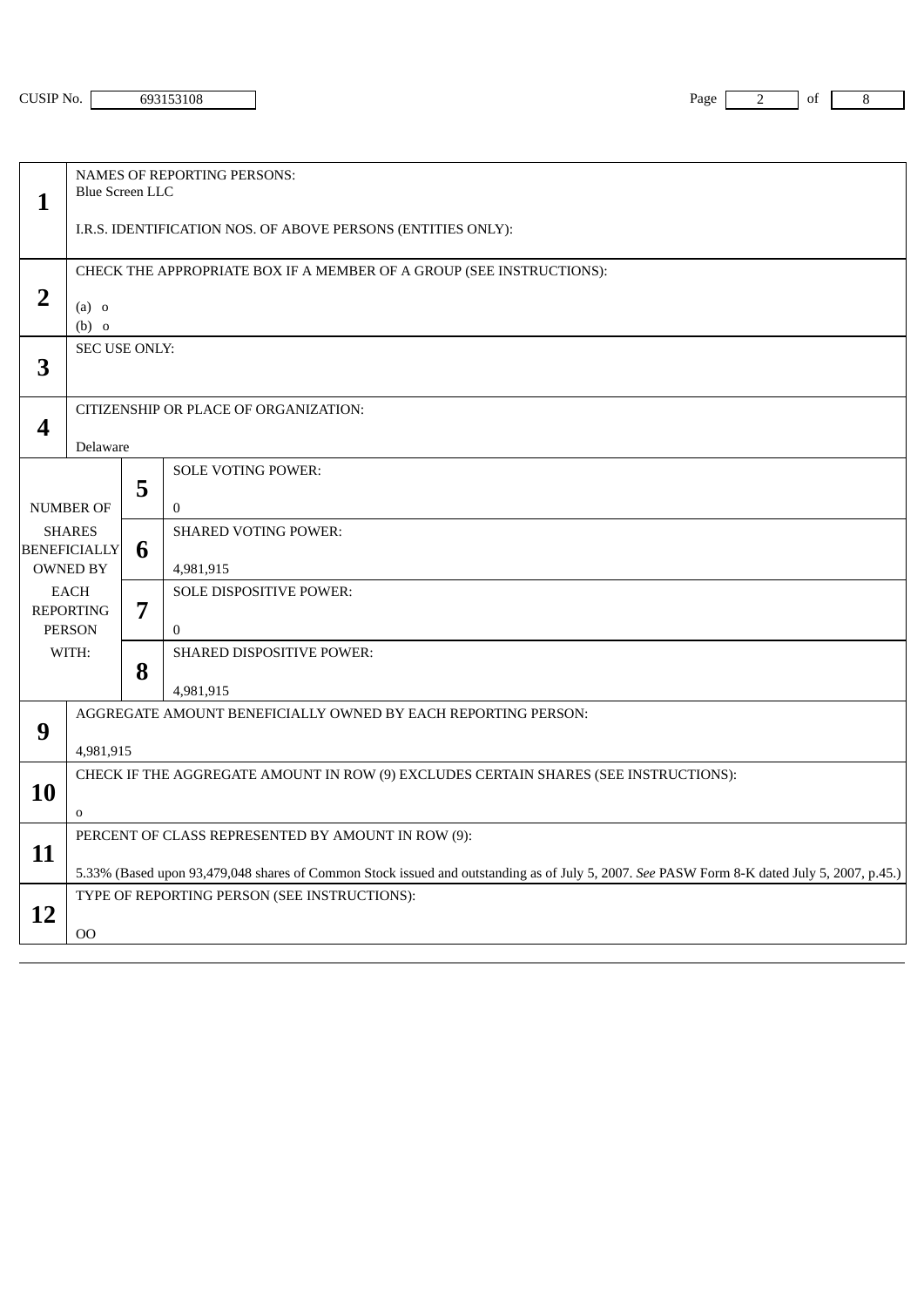| CUSIP No. $ $ | 69315310 |
|---------------|----------|
|---------------|----------|

| CO 34 F<br>08<br>195<br>. | Page<br>$\sim$ | of |  |
|---------------------------|----------------|----|--|
|                           |                |    |  |

|                                                                                                                                          | <b>NAMES OF REPORTING PERSONS:</b><br>Nicholas Sheridan Lewin                                                                                                                               |   |                                                               |  |  |
|------------------------------------------------------------------------------------------------------------------------------------------|---------------------------------------------------------------------------------------------------------------------------------------------------------------------------------------------|---|---------------------------------------------------------------|--|--|
| $\mathbf{1}$                                                                                                                             |                                                                                                                                                                                             |   |                                                               |  |  |
|                                                                                                                                          |                                                                                                                                                                                             |   | I.R.S. IDENTIFICATION NOS. OF ABOVE PERSONS (ENTITIES ONLY):  |  |  |
|                                                                                                                                          | CHECK THE APPROPRIATE BOX IF A MEMBER OF A GROUP (SEE INSTRUCTIONS):                                                                                                                        |   |                                                               |  |  |
| $\overline{2}$                                                                                                                           | $(a)$ o<br>$(b)$ o                                                                                                                                                                          |   |                                                               |  |  |
| 3                                                                                                                                        | SEC USE ONLY:                                                                                                                                                                               |   |                                                               |  |  |
| 4                                                                                                                                        | CITIZENSHIP OR PLACE OF ORGANIZATION:                                                                                                                                                       |   |                                                               |  |  |
|                                                                                                                                          | U.S. Citizen                                                                                                                                                                                |   |                                                               |  |  |
|                                                                                                                                          |                                                                                                                                                                                             | 5 | <b>SOLE VOTING POWER:</b>                                     |  |  |
| <b>NUMBER OF</b><br><b>SHARES</b><br><b>BENEFICIALLY</b><br><b>OWNED BY</b><br><b>EACH</b><br><b>REPORTING</b><br><b>PERSON</b><br>WITH: |                                                                                                                                                                                             |   | 311,370                                                       |  |  |
|                                                                                                                                          |                                                                                                                                                                                             | 6 | <b>SHARED VOTING POWER:</b><br>4,981,915                      |  |  |
|                                                                                                                                          |                                                                                                                                                                                             |   | SOLE DISPOSITIVE POWER:                                       |  |  |
|                                                                                                                                          |                                                                                                                                                                                             | 7 | 311,370                                                       |  |  |
|                                                                                                                                          |                                                                                                                                                                                             |   | SHARED DISPOSITIVE POWER:                                     |  |  |
|                                                                                                                                          |                                                                                                                                                                                             | 8 | 4,981,915                                                     |  |  |
| 9                                                                                                                                        |                                                                                                                                                                                             |   | AGGREGATE AMOUNT BENEFICIALLY OWNED BY EACH REPORTING PERSON: |  |  |
|                                                                                                                                          | 5,293,285                                                                                                                                                                                   |   |                                                               |  |  |
| 10                                                                                                                                       | CHECK IF THE AGGREGATE AMOUNT IN ROW (9) EXCLUDES CERTAIN SHARES (SEE INSTRUCTIONS):                                                                                                        |   |                                                               |  |  |
|                                                                                                                                          | $\mathbf 0$                                                                                                                                                                                 |   |                                                               |  |  |
| 11                                                                                                                                       | PERCENT OF CLASS REPRESENTED BY AMOUNT IN ROW (9):                                                                                                                                          |   |                                                               |  |  |
|                                                                                                                                          | 5.66% (Based upon 93,479,048 shares of Common Stock issued and outstanding as of July 5, 2007. See PASW Form 8-K dated July 5, 2007, p.45.)<br>TYPE OF REPORTING PERSON (SEE INSTRUCTIONS): |   |                                                               |  |  |
| <b>12</b>                                                                                                                                |                                                                                                                                                                                             |   |                                                               |  |  |
|                                                                                                                                          | IN                                                                                                                                                                                          |   |                                                               |  |  |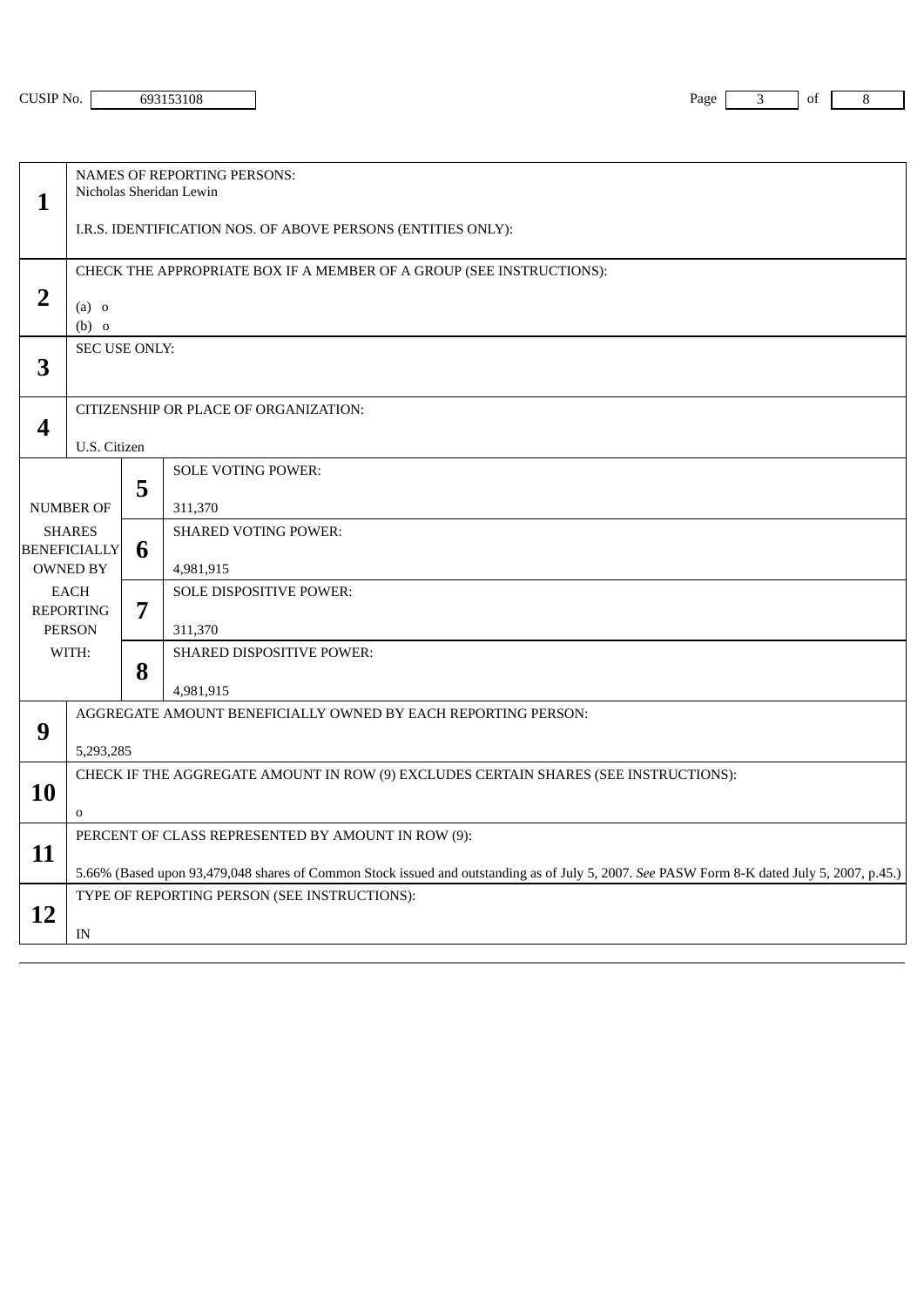(a) Name of Issuer

**PASW Inc.**

(b) Address of Issuer's Principal Executive Offices

**5615 Scotts Valley Drive, Suite 110 Scotts Valley, CA 95066**

#### **Item 2.**

**Item 1.**

- (a) Name of Person Filing
- (b) Address of Principal Business Office or, if none, Residence
- (c) Citizenship

**Blue Screen LLC 7663 Fisher Island Drive Miami, FL 33109 Delaware LLC**

**Nicholas Sheridan Lewin 3 West 57th Street, 8th Floor New York, NY 10019 U.S. Citizen**

(d) Title of Class of Securities

**Common Stock**

(e) CUSIP Number

**693153108**

## Item 3. If this statement is filed pursuant to §§240.13d-1(b) or 240.13d-2(b) or (c), check whether the person filing is a:

- (a) o Broker or dealer registered under section 15 of the Act (15 U.S.C. 78o).
- (b) o Bank as defined in section 3(a)(6) of the Act (15 U.S.C. 78c).
- (c) o Insurance company as defined in section  $3(a)(19)$  of the Act (15 U.S.C. 78c).
- (d) o Investment company registered under section 8 of the Investment Company Act of 1940 (15 U.S.C 80a-8).
- (e) o An investment adviser in accordance with  $§240.13d-1(b)(1)(ii)(E);$
- (f) o An employee benefit plan or endowment fund in accordance with  $\S 240.13d-1(b)(1)(ii)(F)$ ;
- (g) o A parent holding company or control person in accordance with § 240.13d-1(b)(1)(ii)(G);
- (h) o A savings associations as defined in Section 3(b) of the Federal Deposit Insurance Act (12 U.S.C. 1813);
- (i) o A church plan that is excluded from the definition of an investment company under section 3(c)(14) of the Investment Company Act of 1940 (15 U.S.C. 80a-3);
- (j) o Group, in accordance with  $§240.13d-1(b)(1)(ii)(J)$ .

If this statement is filed pursuant to Rule 13d-1(c), check this box.  $\Box$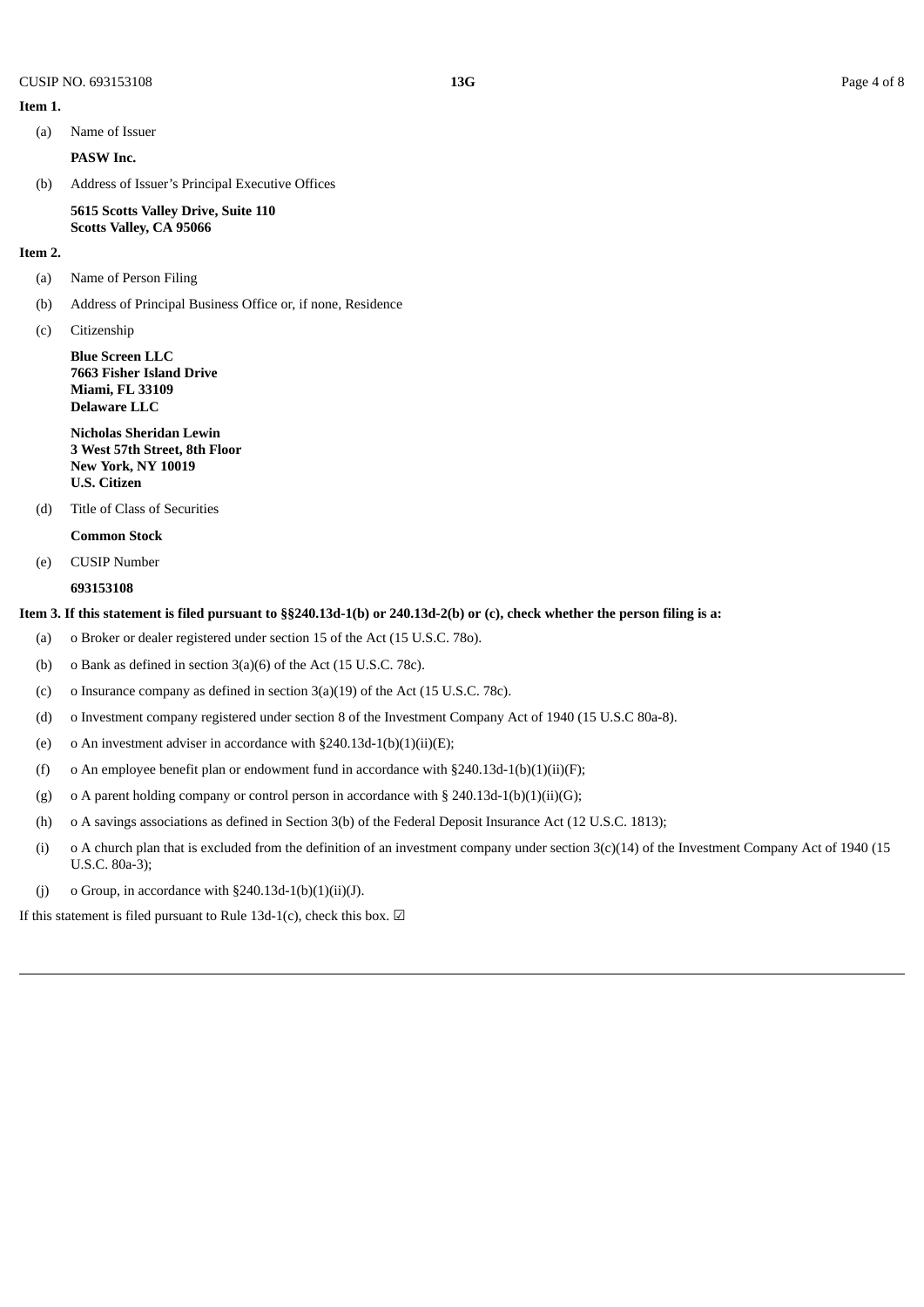#### **Item 4. Ownership.**

Provide the following information regarding the aggregate number and percentage of the class of securities of the issuer identified in Item 1.

- (a) Amount beneficially owned: Incorporated by reference to Item 9 of the cover page pertaining to each reporting person.
- (b) Percent of class: **Incorporated by reference to Item 11 of the cover page pertaining to each reporting person.**
- (c) Number of shares as to which the person has:
	- (i) Sole power to vote or to direct the vote: Incorporated by reference to Item 5 of the cover page pertaining to each reporting person.
	- (ii) Shared power to vote or to direct the vote: Incorporated by reference to Item 6 of the cover page pertaining to each reporting person.
	- (iii) Sole power to dispose or to direct the disposition of: Incorporated by reference to Item 7 of the cover page pertaining to each reporting **person.**
	- (iv) Shared power to dispose or to direct the disposition of: Incorporated by reference to Item 8 of the cover page pertaining to each **reporting person.**

# **Item 5. Ownership of Five Percent or Less of a Class**

**Not Applicable**

**Item 6. Ownership of More than Five Percent on Behalf of Another Person.**

**Not Applicable**

Item 7. Identification and Classification of the Subsidiary Which Acquired the Security Being Reported on By the Parent Holding Company or **Control Person.**

**Not Applicable**

**Item 8. Identification and Classification of Members of the Group**

**Not Applicable**

**Item 9. Notice of Dissolution of Group**

**Not Applicable**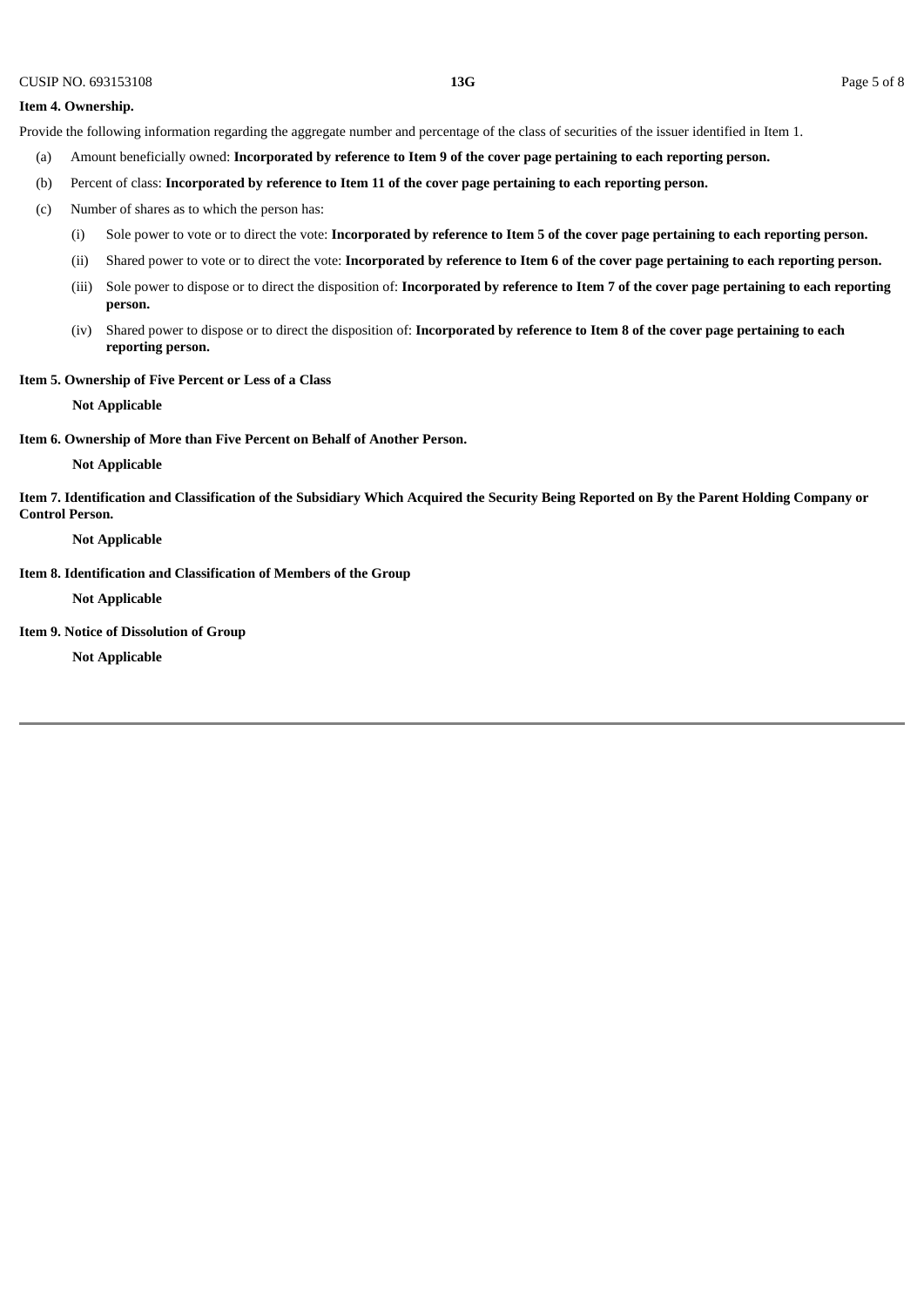#### **Item 10. Certification**

By signing below I certify that, to the best of my knowledge and belief, the securities referred to above were not acquired and are not held for the purpose of or with the effect of changing or influencing the control of the issuer of the securities and were not acquired and are not held in connection with or as a participant in any transaction having that purpose or effect.

# **SIGNATURE**

After reasonable inquiry and to the best of my knowledge and belief, I certify that the information set forth in this statement is true, complete and correct.

Dated this 16th day of July, 2007

# **BLUE SCREEN LLC**

By: /s/ Nicholas Sheridan Lewin

Name: Nicholas Sheridan Lewin Title: Managing Member

# **NICHOLAS SHERIDAN LEWIN**

/s/ Nicholas Sheridan Lewin

Nicholas Sheridan Lewin

The original statement shall be signed by each person on whose behalf the statement is filed or his authorized representative. If the statement is signed on behalf of a person by his authorized representative other than an executive officer or general partner of the filing person, evidence of the representative's authority to sign on behalf of such person shall be filed with the statement, provided, however, that a power of attorney for this purpose which is already on file with the Commission may be incorporated by reference. The name and any title of each person who signs the statement shall be typed or printed beneath his signature.

*NOTE*: Schedules filed in paper format shall include a signed original and five copies of the schedule, including all exhibits. *See* §240.13d-7 for other parties for whom copies are to be sent.

**Attention: Intentional misstatements or omissions of fact constitute Federal criminal violations (See 18 U.S.C. 1001)**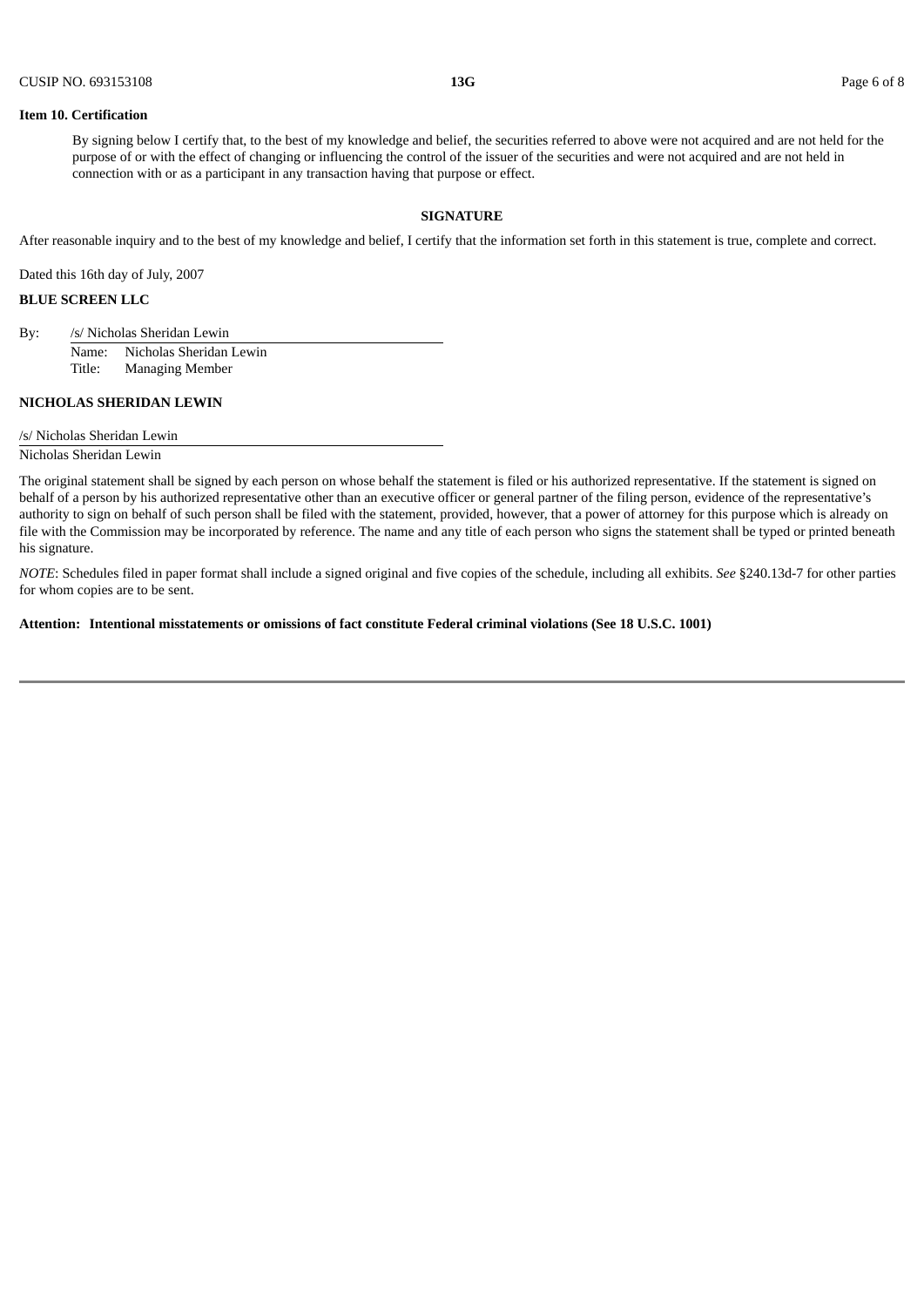# **INDEX TO EXHIBITS**

**EXHIBIT 1: Agreement to Make a Joint Filing** 

 $13G$